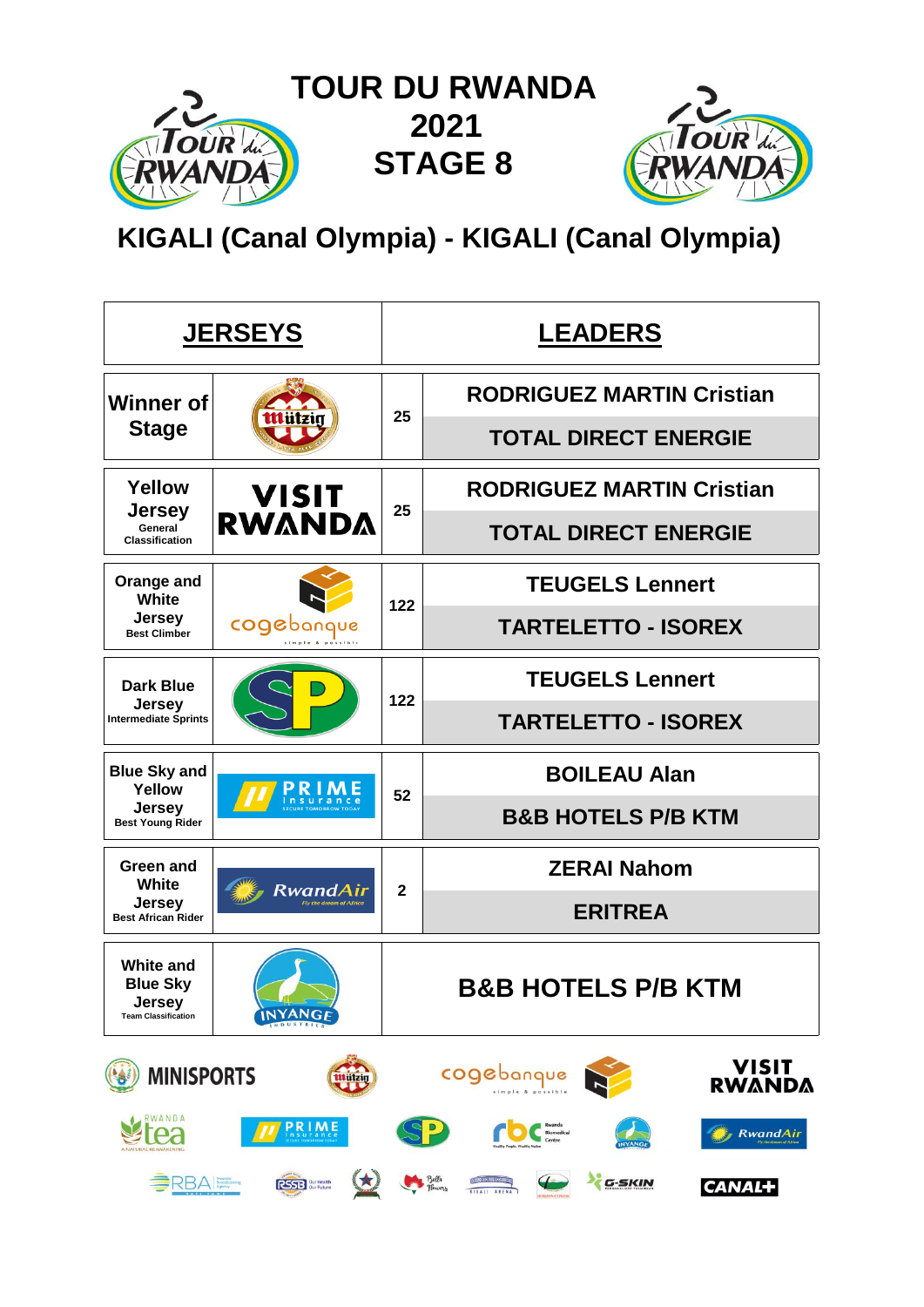

# **PHOTO-FINISH**

## **STAGE 8 : KIGALI (Canal Olympia) - KIGALI (Canal Olympia)**



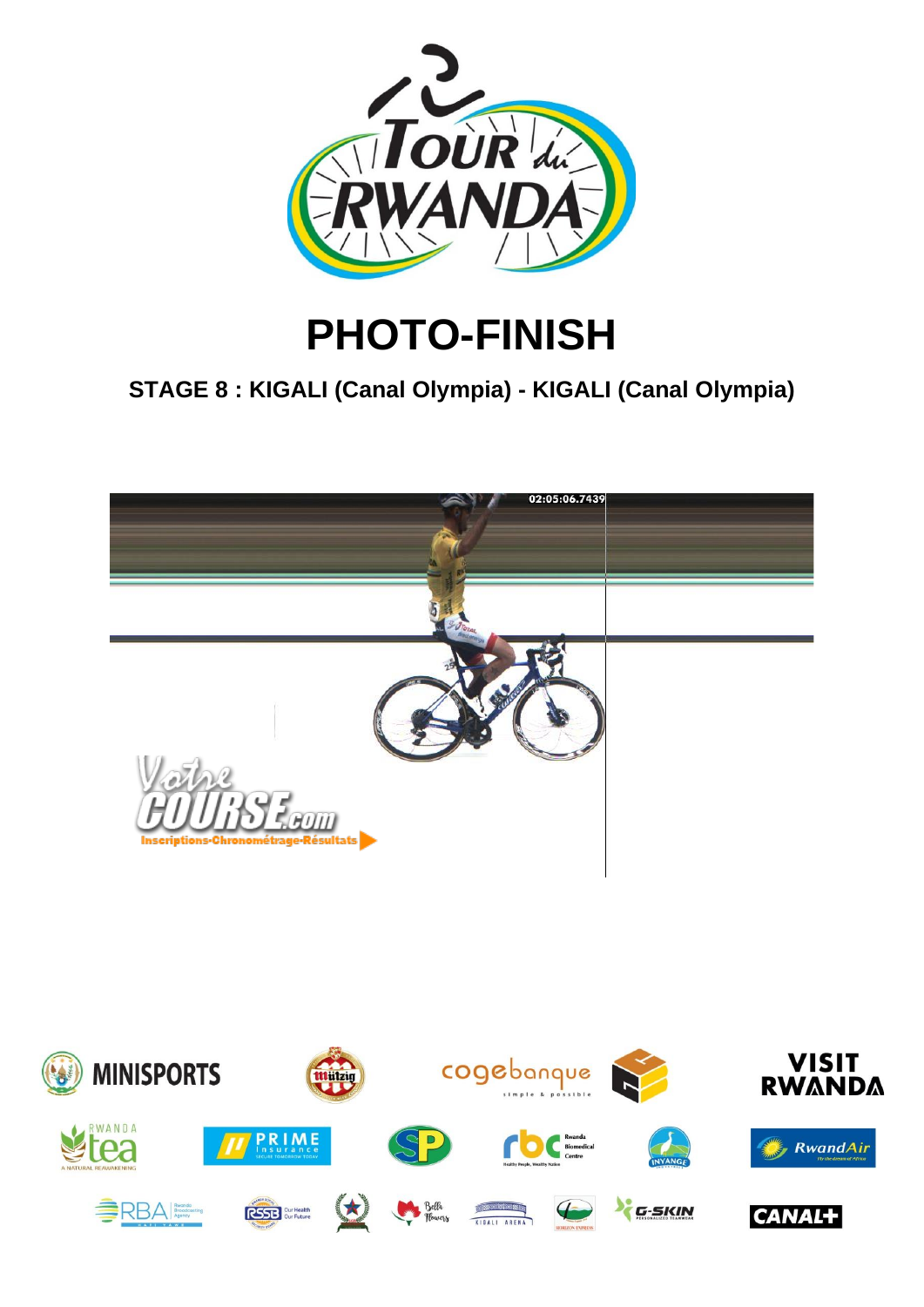

## **CLASSEMENT DE L'ETAPE STAGE CLASSIFICATION**

KIGALI (Canal Olympia) - KIGALI (Canal Olympia)



**Distance :** 75.3 km **Moyenne - Average :** 36.115km/h

1/2

**Etape - Stage :** 8

**Date :** 09/05/2021

**Organisateur - Organiser :** FEDERATION RWANDAISE DE CYCLISME

**Epreuve - Race :** TOUR DU RWANDA 2021

| Rang<br>Rank | Dos.<br>Bib | UCI ID      | <b>NOM Prénom</b><br>Last name First Name                                        | Equipe<br>Team                 | Nat.<br>Nat. | Temps<br>Time | Ecart<br>Gap                    | Bonif.<br>Bon. | Pen. |
|--------------|-------------|-------------|----------------------------------------------------------------------------------|--------------------------------|--------------|---------------|---------------------------------|----------------|------|
| $\mathbf{1}$ | 25          | 10008693204 | <b>RODRIGUEZ MARTIN Cristian</b>                                                 | TOTAL DIRECT ENERGIE           | <b>ESP</b>   | 02h05'06"     |                                 |                |      |
| 2            | 91          | 10051994206 | PICCOLI James                                                                    | <b>ISRAEL START-UP NATION</b>  | CAN          | 02h05'18"     | 12"                             |                |      |
| 3            | 2           | 10096260154 | * ZERAI Nahom                                                                    | <b>ERITREA</b>                 | ERI          | 02h05'20"     | 14"                             |                |      |
| 4            | 145         | 10012493479 | <b>HOEHN Alex</b>                                                                | WILDLIFE GENERATION PRO        | <b>USA</b>   | 02h05'20"     | н                               |                |      |
| 5            | 21          | 10004638196 | <b>VUILLERMOZ Alexis</b>                                                         | TOTAL DIRECT ENERGIE           | <b>FRA</b>   | 02h05'27"     | 21"                             |                |      |
| 6            | 52          | 10015837454 | * BOILEAU Alan                                                                   | B&B HOTELS P/B KTM             | <b>FRA</b>   | 02h05'27"     | $\blacksquare$                  |                |      |
| 7            | 31          | 10001457307 | SEVILLA RIVERA Oscar Miguel                                                      | TEAM MEDELLIN - EPM            | <b>ESP</b>   | 02h05'35"     | 29"                             |                |      |
| 8            | 55          | 10008892961 | <b>PACHER Quentin</b>                                                            | <b>B&amp;B HOTELS P/B KTM</b>  | <b>FRA</b>   | 02h05'35"     | н                               |                |      |
| 9            | 102         | 10064580156 | * KAGIMU Charles                                                                 | <b>BIKE AID</b>                | <b>UGA</b>   | 02h05'50"     | 44"                             |                |      |
| 10           | 61          | 10009037552 | RESTREPO VALENCIA Jhonatan                                                       | ANDRONI GIOCATTOLI - SIDE      | COL          | 02h05'52"     | 46"                             |                |      |
| 11           | 131         | 10013718511 | <b>MAIN Kent</b>                                                                 | <b>PROTOUCH</b>                | <b>RSA</b>   | 02h06'03"     | 57"                             |                |      |
| 12           | 121         | 10010978259 | <b>MARCHAND Gianni</b>                                                           | TARTELETTO - ISOREX            | <b>BEL</b>   | 02h06'11"     | 01'05"                          |                |      |
| 13           | 104         | 10011048684 | * BERGSTRÖM FRISK Erik                                                           | <b>BIKE AID</b>                | <b>SWE</b>   | 02h06'11"     | П                               |                |      |
| 14           | 64          | 10062390178 | * UMBA LOPEZ Abner Santiago                                                      | ANDRONI GIOCATTOLI - SIDE      | COL          | 02h06'23"     | 01'17"                          |                |      |
| 15           | 105         | 10011061418 | VAN ENGELEN Adne                                                                 | <b>BIKE AID</b>                | <b>NED</b>   | 02h06'23"     |                                 |                |      |
| 16           | 32          | 10009764648 | VARGAS ALZATE Walter Alejandro                                                   | TEAM MEDELLIN - EPM            | COL          | 02h06'23"     |                                 |                |      |
| 17           | 51          | 10003223818 | <b>ROLLAND Pierre</b>                                                            | B&B HOTELS P/B KTM             | <b>FRA</b>   | 02h06'23"     | п                               |                |      |
| 18           | 124         | 10010946129 | * GOEMAN Andreas                                                                 | TARTELETTO - ISOREX            | <b>BEL</b>   | 02h06'57"     | 01'51"                          |                |      |
| 19           | 4           | 10063822546 | * TEWELDE Mehari                                                                 | <b>ERITREA</b>                 | ERI          | 02h07'00"     | 01'54"                          |                |      |
| 20           | 24          | 10006045508 | <b>GENIEZ Alexandre</b>                                                          | TOTAL DIRECT ENERGIE           | <b>FRA</b>   | 02h07'02"     | 01'56"                          |                |      |
| 21           | 81          | 10006392381 | <b>LAGAB Azzedine</b>                                                            | ALGERIE                        | <b>ALG</b>   | 02h07'04"     | 01'58"                          |                |      |
| 22           | 42          | 10009213162 | <b>BYUKUSENGE Patrick</b>                                                        | <b>BENEDICTION IGNITE</b>      | <b>RWA</b>   | 02h07'04"     | $\mathbf{H}$                    |                |      |
| 23           | 45          | 10063734741 | MANIZABAYO Eric                                                                  | <b>BENEDICTION IGNITE</b>      | <b>RWA</b>   | 02h07'09"     | 02'03"                          |                |      |
| 24           | 54          | 10003094684 | <b>HIVERT Jonathan</b>                                                           | B&B HOTELS P/B KTM             | <b>FRA</b>   | 02h07'24"     | 02'18"                          |                |      |
| 25           | 122         | 10012735676 | <b>TEUGELS Lennert</b>                                                           | TARTELETTO - ISOREX            | <b>BEL</b>   | 02h07'45"     | 02'39"                          |                |      |
| 26           | 35          | 10009762022 | SANCHEZ VERGARA Brayan Stiven                                                    | TEAM MEDELLIN - EPM            | COL          | 02h07'46"     | 02'40"                          |                |      |
| 27           | 142         | 10015547666 | MCGEOUGH Cormac                                                                  | WILDLIFE GENERATION PRO        | IRL          | 02h07'57"     | 02'51"                          |                |      |
| 28           | 141         | 10005497052 | <b>TVETCOV Serghei</b>                                                           | <b>WILDLIFE GENERATION PRO</b> | <b>ROU</b>   | 02h07'59"     | 02'53"                          |                |      |
| 29           | 53          | 10003225030 | <b>GAUTIER Cyril</b>                                                             | <b>B&amp;B HOTELS P/B KTM</b>  | <b>FRA</b>   | 02h07'59"     | П                               |                |      |
| 30           | 15          | 10063772531 | * MUHOZA Eric                                                                    | <b>RWANDA</b>                  | <b>RWA</b>   | 02h08'10"     | 03'04"                          |                |      |
| 31           | 103         | 10054296439 | * KIPKEMBOI Salim                                                                | <b>BIKE AID</b>                | <b>KEN</b>   | 02h08'10"     | н                               |                |      |
| 32           | 23          | 10015466329 | * FERRON Valentin                                                                | TOTAL DIRECT ENERGIE           | <b>FRA</b>   | 02h08'27"     | 03'21"                          |                |      |
| 33           | 34          | 10009143040 | SUAZA ARANGO Bernardo Albeiro                                                    | TEAM MEDELLIN - EPM            | COL          | 02h08'55"     | 03'49"                          |                |      |
| 34           | 92          | 10008682995 | SAGIV Guy                                                                        | <b>ISRAEL START-UP NATION</b>  | <b>ISR</b>   | 02h09'25"     | 04'19"                          |                |      |
| 35           | 144         | 10011099208 | SALTZMAN Jason                                                                   | WILDLIFE GENERATION PRO        | <b>USA</b>   | 02h09'25"     |                                 |                |      |
| 36           | 101         | 10006675806 | <b>HOLLER Nikodemus</b>                                                          | <b>BIKE AID</b>                | <b>GER</b>   | 02h09'25"     | $\blacksquare$                  |                |      |
| 37           | 111         | 10056181370 | * HABIMANA Jean Eric                                                             | SKOL ADRIEN CYCLING ACA        | <b>RWA</b>   | 02h09'36"     | 04'30"                          |                |      |
| 38           | 75          | 10005953861 | <b>OVECHKIN Artem</b>                                                            | TERENGGANU CYCLING TEA         | <b>RUS</b>   | 02h09'50"     | 04'44"                          |                |      |
| 39           | 33          | 10005878079 | ROLDAN ORTIZ Weimar Alfonso                                                      | TEAM MEDELLIN - EPM            | COL          | 02h09'51"     | 04'45"                          |                |      |
| 40           | 95          | 10009498506 | VAHTRA Norman                                                                    | <b>ISRAEL START-UP NATION</b>  | <b>EST</b>   | 02h10'47"     | 05'41"                          |                |      |
| 41           | 22          | 10011235412 | <b>GAILLARD Marlon</b>                                                           | TOTAL DIRECT ENERGIE           | <b>FRA</b>   | 02h10'57"     | 05'51"                          |                |      |
| 42           | 44          | 10065428605 | UWIDUHAYE -                                                                      | BENEDICTION IGNITE             | <b>RWA</b>   | 02h12'26"     | 07'20"                          |                |      |
| 43           | 3           | 10096257427 | * WELDEMICAEL Sela                                                               | <b>ERITREA</b>                 | ERI          | 02h13'02"     | 07'56"                          |                |      |
| 44           | 94          | 10063397766 | * LAHAV Omer                                                                     | <b>ISRAEL START-UP NATION</b>  | ISR.         | 02h14'23"     | 09'17"                          |                |      |
|              |             |             | Copyright © F2Concept - 2021 - retrouvez ces classements sur www.votrecourse.com |                                |              |               | Imprimé à / print at : 13:24:10 |                |      |

**Copyright © F2Concept - 2021 - retrouvez ces classements sur www.votrecourse.com**

**PHILIPPON Nicolas - +33 6 12 15 61 03 - +250 78 73 54 429**

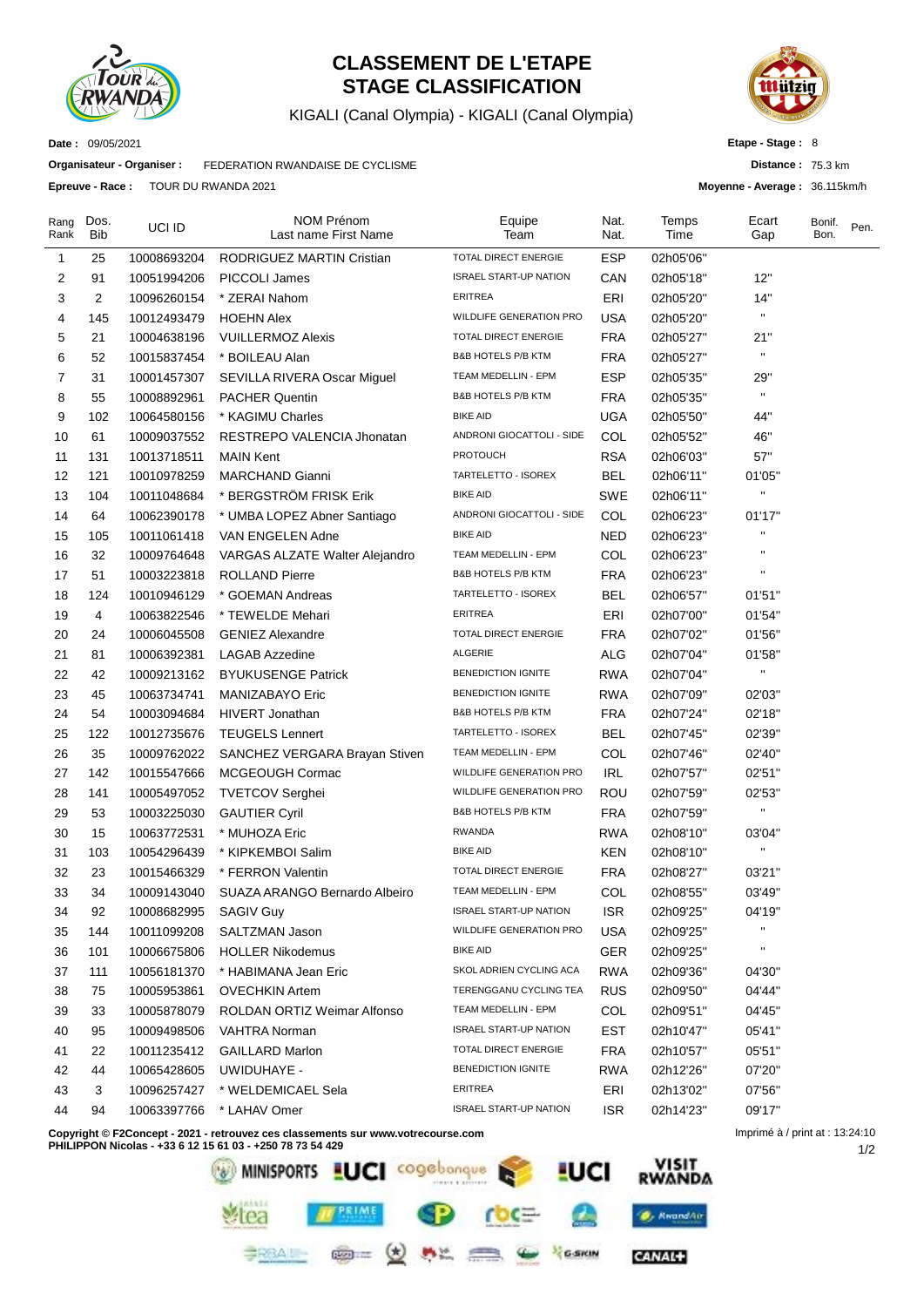| 45 | $12 \overline{ }$ | 10009060992 | NSENGIMANA Jean Bosco         | <b>RWANDA</b>                 | <b>RWA</b> | 02h15'06" | 10'00"       |
|----|-------------------|-------------|-------------------------------|-------------------------------|------------|-----------|--------------|
| 46 | 11                | 10009979967 | MUGISHA Samuel                | <b>RWANDA</b>                 | <b>RWA</b> | 02h15'06" | $\mathbf{H}$ |
| 47 | 71                | 10009351790 | <b>EYOB Metkel</b>            | <b>TERENGGANU CYCLING TEA</b> | ERI        | 02h18'31" | 13'25"       |
| 48 | 134               | 10062357442 | * ORMISTON Callum             | <b>PROTOUCH</b>               | <b>RSA</b> | 02h18'31" | $\mathbf{H}$ |
| 49 | 113               | 10096183059 | * NSENGIYUMVA Shem            | SKOL ADRIEN CYCLING ACA       | <b>RWA</b> | 02h18'57" | 13'51"       |
| 50 | 62                | 10005390958 | <b>BISOLTI Alessandro</b>     | ANDRONI GIOCATTOLI - SIDE     | <b>ITA</b> | 02h19'05" | 13'59"       |
| 51 | 5                 | 10076589968 | * GOYTOM Tomas                | <b>ERITREA</b>                | ERI        | 02h19'05" | $\mathbf{H}$ |
| 52 | 135               | 10017685104 | * NIGRINI Andries             | <b>PROTOUCH</b>               | <b>RSA</b> | 02h19'09" | 14'03"       |
| 53 | 114               | 10015589193 | DUKUZUMUREMYI -               | SKOL ADRIEN CYCLING ACA       | <b>RWA</b> | 02h19'13" | 14'07"       |
| 54 | 132               | 10007985003 | <b>BENEKE Calvin</b>          | <b>PROTOUCH</b>               | <b>RSA</b> | 02h19'25" | 14'19"       |
| 55 | 112               | 10083469086 | HAKIZIMANA Seth               | SKOL ADRIEN CYCLING ACA       | <b>RWA</b> | 02h19'25" | $\mathbf{H}$ |
| 56 | 65                | 10101412571 | VIGO DEL ARCO Marti           | ANDRONI GIOCATTOLI - SIDE     | <b>ESP</b> | 02h19'59" | 14'53"       |
| 57 | 93                | 10062005818 | * GOLDSTEIN Edo               | <b>ISRAEL START-UP NATION</b> | <b>ISR</b> | 02h20'01" | 14'55"       |
| 58 | 74                | 10014871801 | MOHD ZARIFF Muhamad Nur Aiman | <b>TERENGGANU CYCLING TEA</b> | MAS        | 02h20'14" | 15'08"       |
| 59 | 13                | 10063735751 | * GAHEMBA Barnabe             | <b>RWANDA</b>                 | <b>RWA</b> | 02h20'16" | 15'10"       |
| 60 | 85                | 10064460120 | * NEHARI Mohamed Amine        | ALGERIE                       | ALG        | 02h20'40" | 15'34"       |
| 61 | 115               | 10083039458 | * NSABIMANA Jean Baptiste     | SKOL ADRIEN CYCLING ACA       | <b>RWA</b> | 02h22'07" | 17'01"       |

**Aucun coureur hors-délai / No OTL**

**Nombre de partants : 68**

**Aucun non partant - No DN** S

**ABANDONS - DNF**

Dossard/Bib 14 - UHIRIWE Byiza Renus - RWANDA - 10083466359 Dossard/Bib 72 - QUINTERO NOREÑA Carlos Julian - TERENGGANU CYCLING TEAM - 10003034464 Dossard/Bib 73 - GOH Choon Huat - TERENGGANU CYCLING TEAM - 10008001369 Dossard/Bib 82 - SAIDI Nassim - ALGERIE - 10008714018 Dossard/Bib 123 - DE DECKER Alfdan - TARTELETTO - ISOREX - 10013892707 Dossard/Bib 125 - VAN BREUSSEGEM Elias - TARTELETTO - ISOREX - 10008638741 Dossard/Bib 133 - BASSON Gustav - PROTOUCH - 10010090004 Numbers : 7 **Juge à l'arrivée** KAYINAMURA Idée Patrick

CANAL+

**SPEAK CO OF A DISC COMMENT CONTINUES**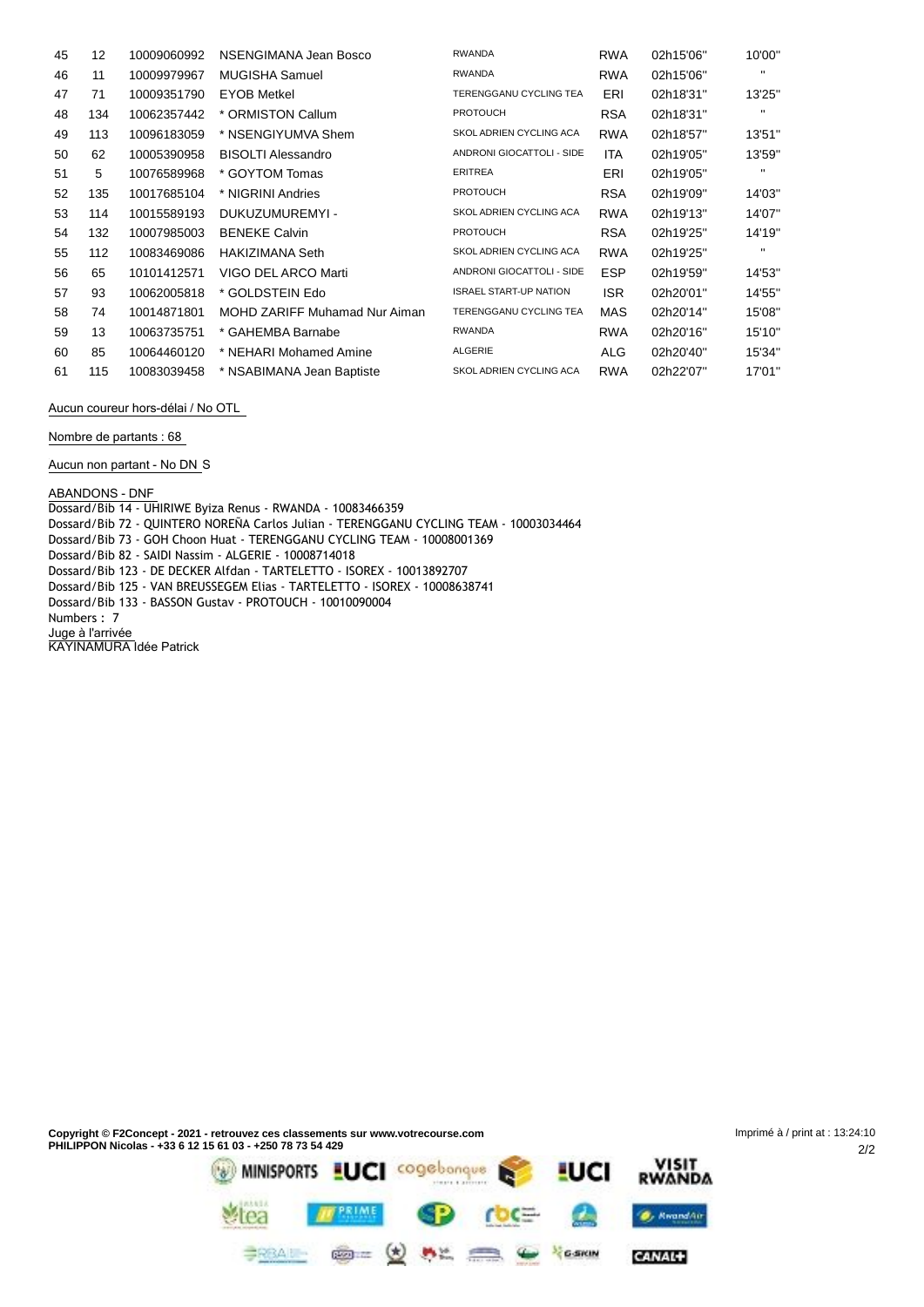

### **CLASSEMENT GENERAL GENERAL CLASSIFICATION**

### KIGALI (Canal Olympia) - KIGALI (Canal Olympia)



**Etape - Stage :** 8

**Distance :** 913.3 km

**Date :** 09/05/2021

**Organisateur - Organiser :** FEDERATION RWANDAISE DE CYCLISME

**Epreuve - Race :** TOUR DU RWANDA 2021

|                |             |             |                                           |                               |              | Moyenne - Average: 40.144km/h |              |
|----------------|-------------|-------------|-------------------------------------------|-------------------------------|--------------|-------------------------------|--------------|
| Rang<br>Rank   | Dos.<br>Bib | UCI ID      | <b>NOM Prénom</b><br>Last name First Name | Equipe<br>Team                | Nat.<br>Nat. | Temps<br>Time                 | Ecart<br>Gap |
| 1              | 25          | 10008693204 | RODRIGUEZ MARTIN Cristian                 | TOTAL DIRECT ENERGIE          | ESP          | 22h49'51"                     |              |
| 2              | 91          | 10051994206 | PICCOLI James                             | <b>ISRAEL START-UP NATION</b> | CAN          | 22h50'08"                     | 17"          |
| 3              | 145         | 10012493479 | <b>HOEHN Alex</b>                         | WILDLIFE GENERATION PRO CY    | <b>USA</b>   | 22h50'41"                     | 50"          |
| 4              | 52          | 10015837454 | * BOILEAU Alan                            | <b>B&amp;B HOTELS P/B KTM</b> | <b>FRA</b>   | 22h50'42"                     | 51"          |
| 5              | 61          | 10009037552 | RESTREPO VALENCIA Jhonatan                | ANDRONI GIOCATTOLI - SIDERM   | COL          | 22h50'42"                     | $\mathbf{H}$ |
| 6              | 55          | 10008892961 | <b>PACHER Quentin</b>                     | <b>B&amp;B HOTELS P/B KTM</b> | <b>FRA</b>   | 22h50'56"                     | 01'05"       |
| $\overline{7}$ | 21          | 10004638196 | <b>VUILLERMOZ Alexis</b>                  | TOTAL DIRECT ENERGIE          | <b>FRA</b>   | 22h51'14"                     | 01'23"       |
| 8              | 31          | 10001457307 | SEVILLA RIVERA Oscar Miguel               | TEAM MEDELLIN - EPM           | ESP          | 22h51'16"                     | 01'25"       |
| 9              | 2           | 10096260154 | * ZERAI Nahom                             | <b>ERITREA</b>                | ERI          | 22h51'28"                     | 01'37"       |
| 10             | 131         | 10013718511 | <b>MAIN Kent</b>                          | <b>PROTOUCH</b>               | <b>RSA</b>   | 22h52'35"                     | 02'44"       |
| 11             | 121         | 10010978259 | <b>MARCHAND Gianni</b>                    | TARTELETTO - ISOREX           | <b>BEL</b>   | 22h54'12"                     | 04'21"       |
| 12             | 105         | 10011061418 | VAN ENGELEN Adne                          | <b>BIKE AID</b>               | <b>NED</b>   | 22h54'17"                     | 04'26"       |
| 13             | 104         | 10011048684 | * BERGSTRÖM FRISK Erik                    | <b>BIKE AID</b>               | <b>SWE</b>   | 22h54'23"                     | 04'32"       |
| 14             | 35          | 10009762022 | SANCHEZ VERGARA Brayan Stiven             | <b>TEAM MEDELLIN - EPM</b>    | COL          | 22h54'26"                     | 04'35"       |
| 15             | 64          | 10062390178 | * UMBA LOPEZ Abner Santiago               | ANDRONI GIOCATTOLI - SIDERM   | COL          | 22h54'43"                     | 04'52"       |
| 16             | 122         | 10012735676 | <b>TEUGELS Lennert</b>                    | TARTELETTO - ISOREX           | <b>BEL</b>   | 22h55'57"                     | 06'06"       |
| 17             | 34          | 10009143040 | SUAZA ARANGO Bernardo Albeiro             | TEAM MEDELLIN - EPM           | COL          | 22h59'55"                     | 10'04"       |
| 18             | 4           | 10063822546 | * TEWELDE Mehari                          | <b>ERITREA</b>                | ERI          | 23h00'51"                     | 11'00"       |
| 19             | 51          | 10003223818 | <b>ROLLAND Pierre</b>                     | <b>B&amp;B HOTELS P/B KTM</b> | <b>FRA</b>   | 23h01'22"                     | 11'31"       |
| 20             | 22          | 10011235412 | <b>GAILLARD Marlon</b>                    | <b>TOTAL DIRECT ENERGIE</b>   | <b>FRA</b>   | 23h01'52"                     | 12'01"       |
| 21             | 81          | 10006392381 | <b>LAGAB Azzedine</b>                     | ALGERIE                       | ALG          | 23h02'38"                     | 12'47"       |
| 22             | 54          | 10003094684 | <b>HIVERT Jonathan</b>                    | <b>B&amp;B HOTELS P/B KTM</b> | <b>FRA</b>   | 23h03'14"                     | 13'23"       |
| 23             | 15          | 10063772531 | * MUHOZA Eric                             | <b>RWANDA</b>                 | <b>RWA</b>   | 23h03'42"                     | 13'51"       |
| 24             | 23          | 10015466329 | * FERRON Valentin                         | TOTAL DIRECT ENERGIE          | <b>FRA</b>   | 23h05'16"                     | 15'25"       |
| 25             | 45          | 10063734741 | MANIZABAYO Eric                           | <b>BENEDICTION IGNITE</b>     | <b>RWA</b>   | 23h05'43"                     | 15'52"       |
| 26             | 102         | 10064580156 | * KAGIMU Charles                          | <b>BIKE AID</b>               | <b>UGA</b>   | 23h05'55"                     | 16'04"       |
| 27             | 124         | 10010946129 | * GOEMAN Andreas                          | TARTELETTO - ISOREX           | <b>BEL</b>   | 23h06'24"                     | 16'33"       |
| 28             | 134         | 10062357442 | * ORMISTON Callum                         | <b>PROTOUCH</b>               | <b>RSA</b>   | 23h06'35"                     | 16'44"       |
| 29             | 71          | 10009351790 | <b>EYOB Metkel</b>                        | TERENGGANU CYCLING TEAM       | ERI          | 23h07'49"                     | 17'58"       |
| 30             | 103         | 10054296439 | * KIPKEMBOI Salim                         | <b>BIKE AID</b>               | <b>KEN</b>   | 23h09'35"                     | 19'44"       |
| 31             | 141         | 10005497052 | <b>TVETCOV Serghei</b>                    | WILDLIFE GENERATION PRO CY    | ROU          | 23h12'06"                     | 22'15"       |
| 32             | 75          | 10005953861 | <b>OVECHKIN Artem</b>                     | TERENGGANU CYCLING TEAM       | <b>RUS</b>   | 23h12'12"                     | 22'21"       |
| 33             | 12          | 10009060992 | NSENGIMANA Jean Bosco                     | <b>RWANDA</b>                 | <b>RWA</b>   | 23h13'25"                     | 23'34"       |
| 34             | 111         | 10056181370 | * HABIMANA Jean Eric                      | SKOL ADRIEN CYCLING ACADEM    | <b>RWA</b>   | 23h14'42"                     | 24'51"       |
| 35             | 3           | 10096257427 | * WELDEMICAEL Sela                        | ERITREA                       | ERI          | 23h14'43"                     | 24'52"       |
| 36             | 53          | 10003225030 | <b>GAUTIER Cyril</b>                      | <b>B&amp;B HOTELS P/B KTM</b> | <b>FRA</b>   | 23h15'11"                     | 25'20"       |
| 37             | 11          | 10009979967 | MUGISHA Samuel                            | <b>RWANDA</b>                 | <b>RWA</b>   | 23h15'50"                     | 25'59"       |
| 38             | 24          | 10006045508 | <b>GENIEZ Alexandre</b>                   | TOTAL DIRECT ENERGIE          | <b>FRA</b>   | 23h16'11"                     | 26'20"       |
| 39             | 62          | 10005390958 | <b>BISOLTI Alessandro</b>                 | ANDRONI GIOCATTOLI - SIDERM   | ITA          | 23h17'53"                     | 28'02"       |
| 40             | 33          | 10005878079 | ROLDAN ORTIZ Weimar Alfonso               | TEAM MEDELLIN - EPM           | <b>COL</b>   | 23h18'31"                     | 28'40"       |
| 41             | 113         | 10096183059 | * NSENGIYUMVA Shem                        | SKOL ADRIEN CYCLING ACADEM    | <b>RWA</b>   | 23h18'37"                     | 28'46"       |
| 42             | 144         | 10011099208 | SALTZMAN Jason                            | WILDLIFE GENERATION PRO CY    | <b>USA</b>   | 23h20'15"                     | 30'24"       |
| 43             | 13          | 10063735751 | * GAHEMBA Barnabe                         | <b>RWANDA</b>                 | <b>RWA</b>   | 23h22'36"                     | 32'45"       |

**Copyright © F2Concept - 2021 - retrouvez ces classements sur www.votrecourse.com**

**PHILIPPON Nicolas - +33 6 12 15 61 03 - +250 78 73 54 429** VISIT<br>RWANDA MINISPORTS EUCI cogebonque <u>I</u>UCI **TPRIME O**, RwandAir ea Œ. GARIN  $\mathbf{C}$ **CANAL+** 

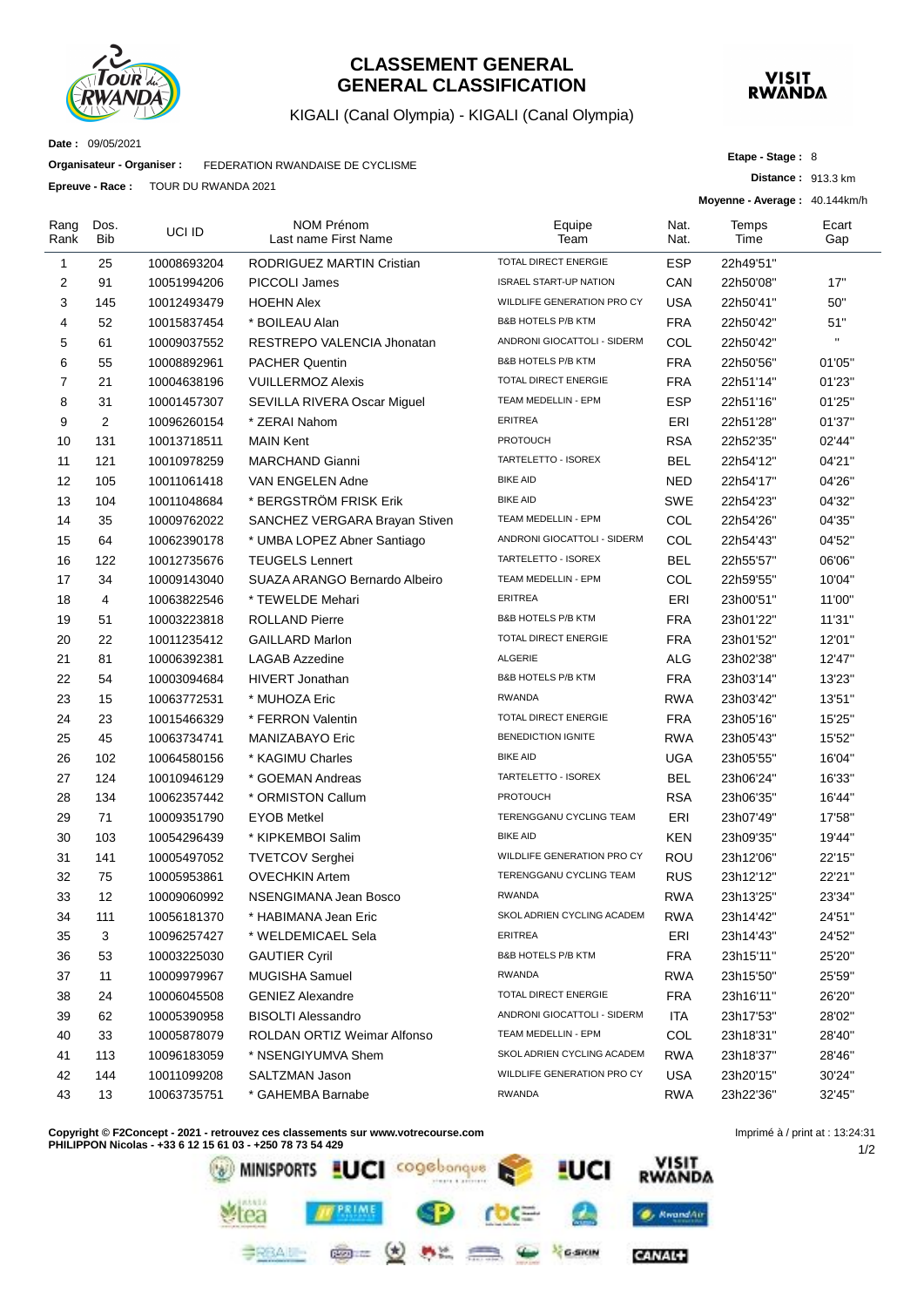| 44 | 32  | 10009764648 | VARGAS ALZATE Walter Alejandro | TEAM MEDELLIN - EPM               | COL        | 23h23'43" | 33'52"    |
|----|-----|-------------|--------------------------------|-----------------------------------|------------|-----------|-----------|
| 45 | 92  | 10008682995 | <b>SAGIV Guy</b>               | <b>ISRAEL START-UP NATION</b>     | <b>ISR</b> | 23h23'48" | 33'57"    |
| 46 | 93  | 10062005818 | * GOLDSTEIN Edo                | <b>ISRAEL START-UP NATION</b>     | <b>ISR</b> | 23h25'40" | 35'49"    |
| 47 | 42  | 10009213162 | <b>BYUKUSENGE Patrick</b>      | <b>BENEDICTION IGNITE</b>         | <b>RWA</b> | 23h27'21" | 37'30"    |
| 48 | 112 | 10083469086 | <b>HAKIZIMANA Seth</b>         | <b>SKOL ADRIEN CYCLING ACADEM</b> | <b>RWA</b> | 23h28'46" | 38'55"    |
| 49 | 115 | 10083039458 | * NSABIMANA Jean Baptiste      | <b>SKOL ADRIEN CYCLING ACADEM</b> | <b>RWA</b> | 23h31'54" | 42'03"    |
| 50 | 114 | 10015589193 | DUKUZUMUREMYI -                | <b>SKOL ADRIEN CYCLING ACADEM</b> | <b>RWA</b> | 23h34'51" | 45'00"    |
| 51 | 142 | 10015547666 | MCGEOUGH Cormac                | WILDLIFE GENERATION PRO CY        | <b>IRL</b> | 23h35'22" | 45'31"    |
| 52 | 5   | 10076589968 | * GOYTOM Tomas                 | <b>ERITREA</b>                    | ERI        | 23h38'07" | 48'16"    |
| 53 | 101 | 10006675806 | <b>HOLLER Nikodemus</b>        | <b>BIKE AID</b>                   | <b>GER</b> | 23h38'11" | 48'20"    |
| 54 | 65  | 10101412571 | VIGO DEL ARCO Marti            | ANDRONI GIOCATTOLI - SIDERM       | <b>ESP</b> | 23h39'30" | 49'39"    |
| 55 | 94  | 10063397766 | * LAHAV Omer                   | <b>ISRAEL START-UP NATION</b>     | <b>ISR</b> | 23h40'01" | 50'10"    |
| 56 | 44  | 10065428605 | UWIDUHAYE -                    | <b>BENEDICTION IGNITE</b>         | <b>RWA</b> | 23h40'24" | 50'33"    |
| 57 | 74  | 10014871801 | MOHD ZARIFF Muhamad Nur Aiman  | TERENGGANU CYCLING TEAM           | <b>MAS</b> | 23h42'40" | 52'49"    |
| 58 | 135 | 10017685104 | * NIGRINI Andries              | <b>PROTOUCH</b>                   | <b>RSA</b> | 23h48'51" | 59'00"    |
| 59 | 95  | 10009498506 | <b>VAHTRA Norman</b>           | <b>ISRAEL START-UP NATION</b>     | <b>EST</b> | 23h52'13" | 01h02'22" |
| 60 | 85  | 10064460120 | * NEHARI Mohamed Amine         | ALGERIE                           | ALG        | 24h01'31" | 01h11'40" |
| 61 | 132 | 10007985003 | <b>BENEKE Calvin</b>           | <b>PROTOUCH</b>                   | <b>RSA</b> | 24h04'28" | 01h14'37" |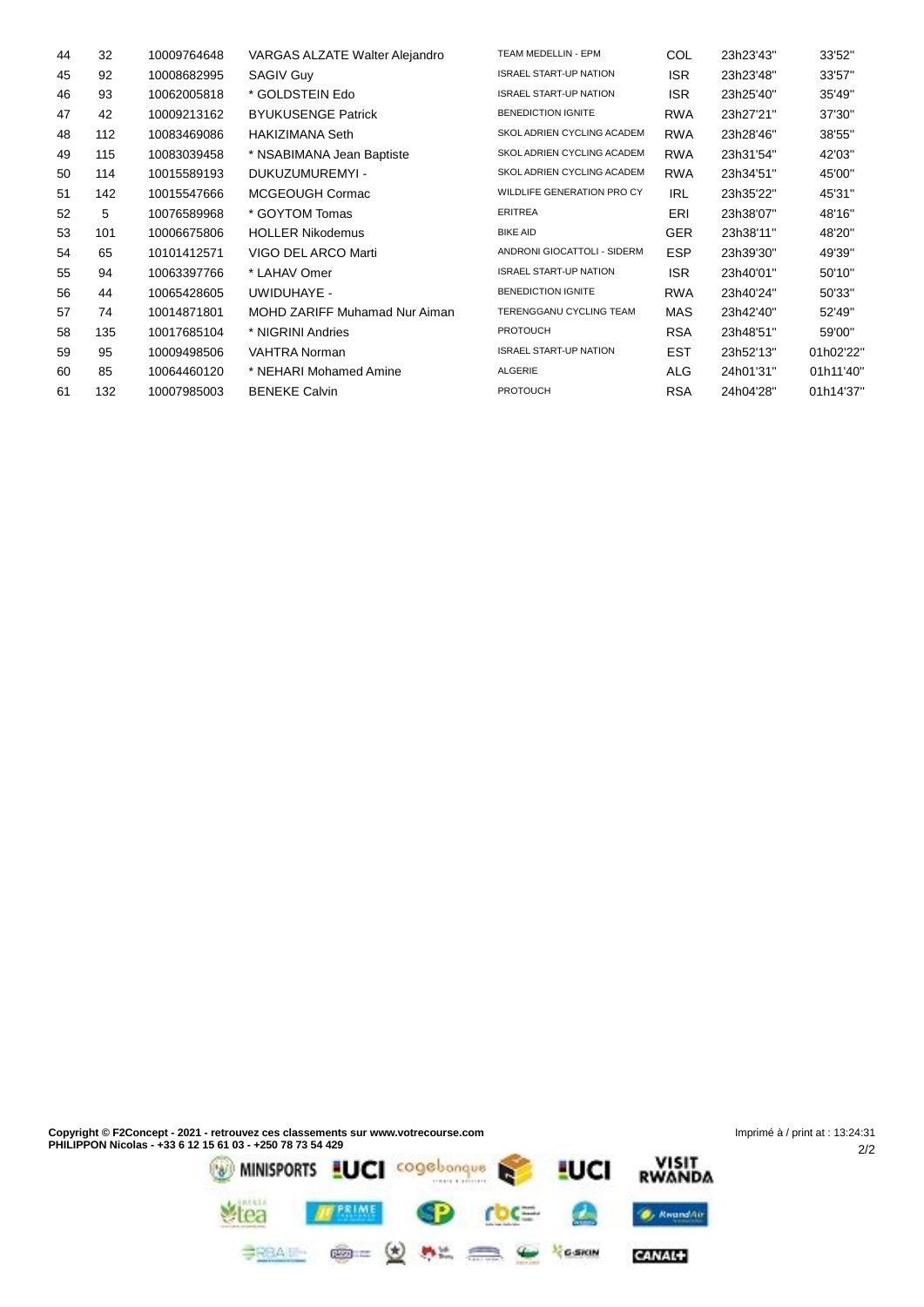

## **MEILLEUR GRIMPEUR MOUNTAIN CLASSIFICATION**



KIGALI (Canal Olympia) - KIGALI (Canal Olympia)

#### FEDERATION RWANDAISE DE CYCLISME **Organisateur - Organiser :**

**Epreuve - Race : TOUR DU RWANDA 2021** 

#### **Classement de l'étape - Stage classification Classement général - General classification**

| Rg<br>Rk     | Dos.<br>Bib    | Nom Prénom<br>Last name First name           | Nat.       | Equipe<br>Team | Pts | Bon. | Rg<br>Rk     | Dos.<br>Bib | Nom Prénom<br>Last name First na |
|--------------|----------------|----------------------------------------------|------------|----------------|-----|------|--------------|-------------|----------------------------------|
|              |                | km 6.6 - Sommet MG1 (Rebero)                 |            |                |     |      | $\mathbf{1}$ | 122         | <b>TEUGELS Lennert</b>           |
| 1            | 45             | MANIZABAYO Eric                              | <b>RWA</b> | <b>BIG</b>     | 10  |      | 2            | 45          | MANIZABAYO Eric                  |
| 2            | 131            | <b>MAIN Kent</b>                             | RSA        | PRO            | 6   |      | 3            | 51          | ROLLAND Pierre                   |
| 3            | 35             | SANCHEZ VERGARA Brayan Stiven                | COL        | <b>MED</b>     | 3   |      | 4            | 34          | SUAZA ARANGO I                   |
| 4            | 34             | SUAZA ARANGO Bernardo Albeiro                | <b>COL</b> | MED            | 1   |      | 5            | 54          | HIVERT Jonathan                  |
|              |                |                                              |            |                |     |      | 6            | 35          | SANCHEZ VERGA                    |
|              |                | km 16.4 - Sommet MG1 (Mur de Kigali)         |            |                |     |      | 7            | 21          | <b>VUILLERMOZ Alex</b>           |
| $\mathbf{1}$ | 54             | <b>HIVERT Jonathan</b>                       | <b>FRA</b> | <b>BBK</b>     | 10  |      | 8            | 131         | <b>MAIN Kent</b>                 |
| 2            | 35             | SANCHEZ VERGARA Brayan Stiven                | COL        | MED            | 6   |      | 9            | 5           | <b>GOYTOM Tomas</b>              |
| 3            | 122            | <b>TEUGELS Lennert</b>                       | BEL        | TIS            | 3   |      | 10           | 25          | RODRIGUEZ MAR                    |
| 4            | 31             | SEVILLA RIVERA Oscar Miguel                  | ESP        | MED            | 1   |      | 11           | 12          | NSENGIMANA Jea                   |
|              |                |                                              |            |                |     |      | 12           | 42          | <b>BYUKUSENGE Pa</b>             |
|              |                | km 28.9 - Sommet MG1 (Rebero)                |            |                |     |      | 13           | 105         | VAN ENGELEN Ad                   |
| 1            | 35             | SANCHEZ VERGARA Brayan Stiven                | COL        | MED            | 10  |      | 14           | 52          | BOILEAU Alan                     |
| 2            | 54             | <b>HIVERT Jonathan</b>                       | FRA        | <b>BBK</b>     | 6   |      | 15           | 61          | <b>RESTREPO VALE</b>             |
| 3            | 34             | SUAZA ARANGO Bernardo Albeiro                | COL        | MED            | 3   |      | 16           | 91          | PICCOLI James                    |
| 4            | 122            | <b>TEUGELS Lennert</b>                       | <b>BEL</b> | TIS            | 1   |      | 17           | 145         | <b>HOEHN Alex</b>                |
|              |                |                                              |            |                |     |      | 18           | 31          | SEVILLA RIVERA                   |
|              |                | km 38.8 - Sommet MG1 (Mur de Kigali)         |            |                |     |      | 19           | 23          | <b>FERRON Valentin</b>           |
| $\mathbf{1}$ | 122            | <b>TEUGELS Lennert</b>                       | <b>BEL</b> | <b>TIS</b>     | 10  |      | 20           | 2           | ZERAI Nahom                      |
| 2            | 34             | SUAZA ARANGO Bernardo Albeiro                | COL        | MED            | 6   |      | 21           | 95          | VAHTRA Norman                    |
| 3            | 131            | <b>MAIN Kent</b>                             | RSA        | <b>PRO</b>     | 3   |      | 22           | 53          | <b>GAUTIER Cyril</b>             |
| 4            | 35             | SANCHEZ VERGARA Brayan Stiven                | COL        | MED            | 1   |      | 23           | 101         | <b>HOLLER Nikodem</b>            |
|              |                |                                              |            |                |     |      | 24           | 74          | <b>MOHD ZARIFF Mu</b>            |
|              |                | km 51.3 - Sommet MG1 (Rebero)                |            |                |     |      | 25           | 4           | <b>TEWELDE Mehari</b>            |
| 1            | 34             | SUAZA ARANGO Bernardo Albeiro                | COL        | MED            | 10  |      | 26           | 124         | <b>GOEMAN Andreas</b>            |
| 2            | 54             | <b>HIVERT Jonathan</b>                       | FRA        | <b>BBK</b>     | 6   |      | 27           | 71          | <b>EYOB Metkel</b>               |
| 3            | 51             | <b>ROLLAND Pierre</b>                        | FRA        | <b>BBK</b>     | 3   |      | 28           | 24          | <b>GENIEZ Alexandre</b>          |
| 4            | 145            | <b>HOEHN Alex</b>                            | USA        | WGC            | 1   |      |              |             |                                  |
|              |                | km 61.2 - Sommet MG1 (Mur de Kigali)         |            |                |     |      |              |             |                                  |
| $\mathbf{1}$ | 34             | SUAZA ARANGO Bernardo Albeiro                | COL        | MED            | 10  |      |              |             |                                  |
| 2            |                | 95 VAHTRA Norman                             | EST        | ISN            | 6   |      |              |             |                                  |
| 3            | 72             | QUINTERO NOREÑA Carlos Julian                | COL        | TSG            | 3   |      |              |             |                                  |
| 4            | 21             | <b>VUILLERMOZ Alexis</b>                     | <b>FRA</b> | TDE            | 1   |      |              |             |                                  |
|              |                | km 75.3 - Sommet HC (Canal Olympia) - Finish |            |                |     |      |              |             |                                  |
| 1            | 25             | RODRIGUEZ MARTIN Cristian                    | ESP        | TDE            | 15  |      |              |             |                                  |
| 2            | 91             | PICCOLI James                                | CAN        | ISN            | 10  |      |              |             |                                  |
| 3            | $\overline{2}$ | ZERAI Nahom                                  | ERI        | ERI            | 6   |      |              |             |                                  |

| Etape - Stage: 8 |  |
|------------------|--|
|------------------|--|

Equipe

| Nom Prénom<br>Last name First name | Nat.       | Equipe<br>Team | Pts | Bon. | Rg<br><b>Rk</b> | Dos.<br><b>Bib</b> | Nom Prénom<br>Last name First name | UCI ID      | Equipe<br>Team | Pts            |
|------------------------------------|------------|----------------|-----|------|-----------------|--------------------|------------------------------------|-------------|----------------|----------------|
| mmet MG1 (Rebero)                  |            |                |     |      | $\mathbf{1}$    | 122                | <b>TEUGELS Lennert</b>             | 10012735676 | <b>TIS</b>     | 68             |
| <b>MANIZABAYO Eric</b>             | <b>RWA</b> | <b>BIG</b>     | 10  |      | $\overline{2}$  | 45                 | MANIZABAYO Eric                    | 10063734741 | <b>BIG</b>     | 36             |
| <b>MAIN Kent</b>                   | <b>RSA</b> | <b>PRO</b>     | 6   |      | 3               | 51                 | <b>ROLLAND Pierre</b>              | 10003223818 | <b>BBK</b>     | 35             |
| SANCHEZ VERGARA Brayan Stiven      | COL        | <b>MED</b>     | 3   |      | 4               | 34                 | SUAZA ARANGO Bernardo Albeiro      | 10009143040 | <b>MED</b>     | 31             |
| SUAZA ARANGO Bernardo Albeiro      | COL        | <b>MED</b>     | 1   |      | 5               | 54                 | HIVERT Jonathan                    | 10003094684 | <b>BBK</b>     | 22             |
|                                    |            |                |     |      | 6               | 35                 | SANCHEZ VERGARA Brayan Stiven      | 10009762022 | <b>MED</b>     | 20             |
| ommet MG1 (Mur de Kigali)          |            |                |     |      | $\overline{7}$  | 21                 | <b>VUILLERMOZ Alexis</b>           | 10004638196 | <b>TDE</b>     | 20             |
| <b>HIVERT Jonathan</b>             | <b>FRA</b> | <b>BBK</b>     | 10  |      | 8               | 131                | <b>MAIN Kent</b>                   | 10013718511 | <b>PRO</b>     | 20             |
| SANCHEZ VERGARA Brayan Stiven      | COL        | <b>MED</b>     | 6   |      | 9               | 5                  | <b>GOYTOM Tomas</b>                | 10076589968 | ERI            | 19             |
| <b>TEUGELS Lennert</b>             | <b>BEL</b> | <b>TIS</b>     | 3   |      | 10              | 25                 | RODRIGUEZ MARTIN Cristian          | 10008693204 | <b>TDE</b>     | 16             |
| SEVILLA RIVERA Oscar Miguel        | <b>ESP</b> | <b>MED</b>     | 1   |      | 11              | 12                 | NSENGIMANA Jean Bosco              | 10009060992 | <b>RWA</b>     | 15             |
|                                    |            |                |     |      | 12              | 42                 | <b>BYUKUSENGE Patrick</b>          | 10009213162 | <b>BIG</b>     | 15             |
| ommet MG1 (Rebero)                 |            |                |     |      | 13              | 105                | VAN ENGELEN Adne                   | 10011061418 | BAI            | 15             |
| SANCHEZ VERGARA Brayan Stiven      | COL        | <b>MED</b>     | 10  |      | 14              | 52                 | <b>BOILEAU Alan</b>                | 10015837454 | <b>BBK</b>     | 14             |
| <b>HIVERT Jonathan</b>             | <b>FRA</b> | <b>BBK</b>     | 6   |      | 15              | 61                 | RESTREPO VALENCIA Jhonatan         | 10009037552 | <b>ANS</b>     | 10             |
| SUAZA ARANGO Bernardo Albeiro      | COL        | <b>MED</b>     | 3   |      | 16              | 91                 | PICCOLI James                      | 10051994206 | <b>ISN</b>     | 10             |
| <b>TEUGELS Lennert</b>             | <b>BEL</b> | <b>TIS</b>     | 1   |      | 17              | 145                | <b>HOEHN Alex</b>                  | 10012493479 | WGC            | 10             |
|                                    |            |                |     |      | 18              | 31                 | SEVILLA RIVERA Oscar Miguel        | 10001457307 | <b>MED</b>     | $\overline{7}$ |
| ommet MG1 (Mur de Kigali)          |            |                |     |      | 19              | 23                 | <b>FERRON Valentin</b>             | 10015466329 | <b>TDE</b>     | 6              |
| <b>TEUGELS Lennert</b>             | <b>BEL</b> | <b>TIS</b>     | 10  |      | 20              | 2                  | <b>ZERAI Nahom</b>                 | 10096260154 | ERI            | 6              |
| SUAZA ARANGO Bernardo Albeiro      | COL        | <b>MED</b>     | 6   |      | 21              | 95                 | <b>VAHTRA Norman</b>               | 10009498506 | <b>ISN</b>     | 6              |
| <b>MAIN Kent</b>                   | <b>RSA</b> | <b>PRO</b>     | 3   |      | 22              | 53                 | <b>GAUTIER Cyril</b>               | 10003225030 | <b>BBK</b>     | 5              |
| SANCHEZ VERGARA Brayan Stiven      | COL        | <b>MED</b>     | 1   |      | 23              | 101                | <b>HOLLER Nikodemus</b>            | 10006675806 | <b>BAI</b>     | 3              |
|                                    |            |                |     |      | 24              | 74                 | MOHD ZARIFF Muhamad Nur Aiman      | 10014871801 | <b>TSG</b>     | 3              |
| ommet MG1 (Rebero)                 |            |                |     |      | 25              | 4                  | <b>TEWELDE Mehari</b>              | 10063822546 | ERI            | 3              |
| SUAZA ARANGO Bernardo Albeiro      | COL        | <b>MED</b>     | 10  |      | 26              | 124                | <b>GOEMAN Andreas</b>              | 10010946129 | <b>TIS</b>     | 1              |
| HIVERT Jonathan                    | <b>FRA</b> | <b>BBK</b>     | 6   |      | 27              | 71                 | <b>EYOB Metkel</b>                 | 10009351790 | <b>TSG</b>     | 1              |
| <b>ROLLAND Pierre</b>              | <b>FRA</b> | <b>BBK</b>     | 3   |      | 28              | 24                 | <b>GENIEZ Alexandre</b>            | 10006045508 | <b>TDE</b>     | 1              |
|                                    |            |                |     |      |                 |                    |                                    |             |                |                |

3 1

USA FRA WGC TDE

4 5

145 HOEHN Alex

VUILLERMOZ Alexis

21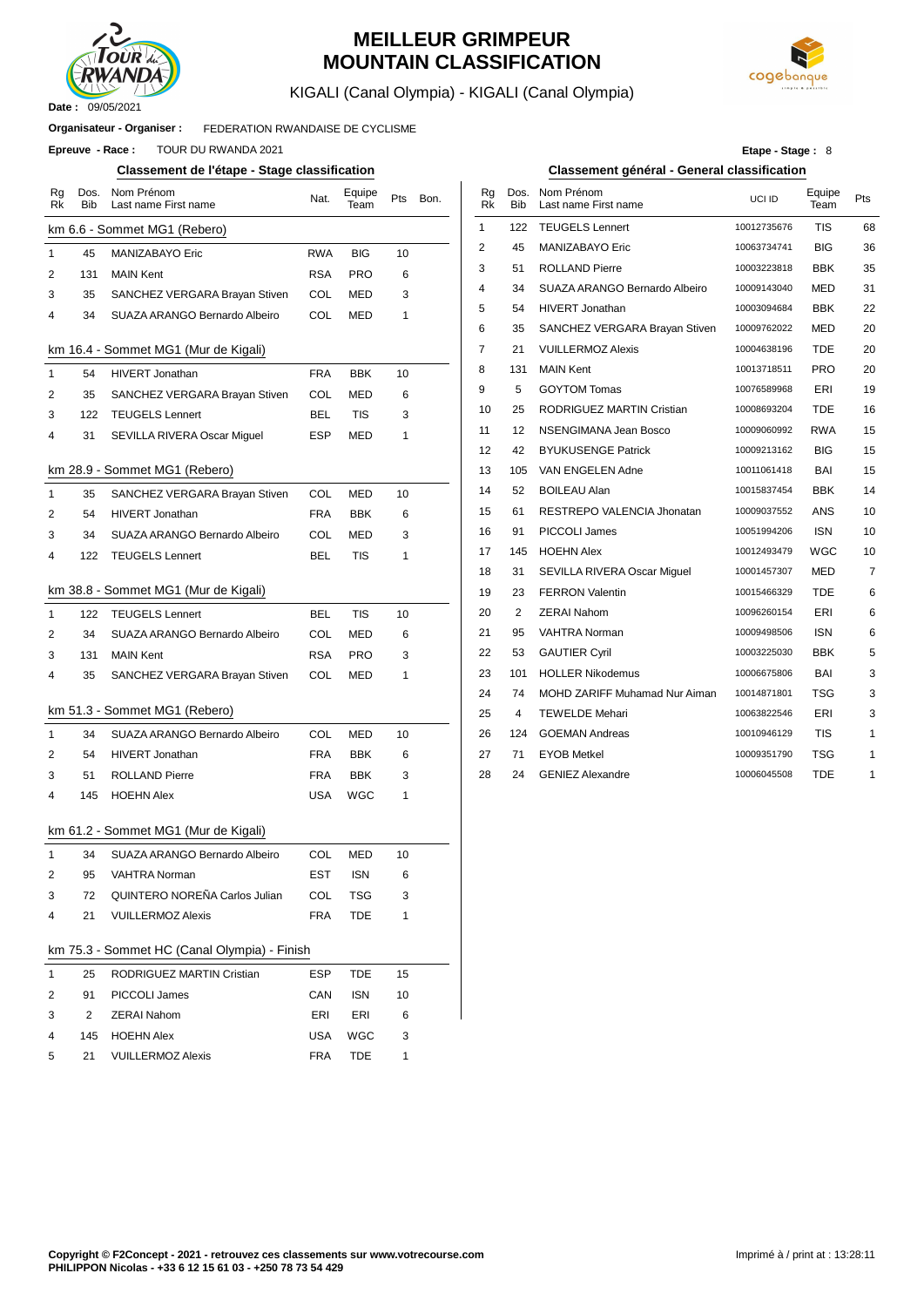

## **CLASSEMENT DES SPRINTS SPRINTS CLASSIFICATION**

KIGALI (Canal Olympia) - KIGALI (Canal Olympia)



**Etape - Stage :** 8

**Organisateur - Organiser :** FEDERATION RWANDAISE DE CYCLISME

**Epreuve - Race :** TOUR DU RWANDA 2021

#### **Classement de l'étape - Stage classification Classement général - General classification**

| Rq | Dos. | Nom Prénom                       | Nat.       | Equipe     | Pts            | Bon.        | Rq<br>Rk | Dos.<br><b>Bib</b> | Nom Prénom<br>Last name First name | N° licence UCI<br><b>UCI Code</b> | Equipe<br>Team | Pts            |
|----|------|----------------------------------|------------|------------|----------------|-------------|----------|--------------------|------------------------------------|-----------------------------------|----------------|----------------|
|    |      | km 13.1 - SPRINT SP - station SP |            |            |                |             |          | 122                | <b>TEUGELS Lennert</b>             |                                   | <b>TIS</b>     | 27             |
|    | 34   | SUAZA ARANGO Bernardo Albeiro    | COL        | <b>MED</b> | 4              | $\Omega$    | 2        | 5                  | <b>GOYTOM Tomas</b>                |                                   | ERI            | 12             |
| 2  | 131  | <b>MAIN Kent</b>                 | <b>RSA</b> | <b>PRO</b> | $\overline{2}$ | $\mathbf 0$ | 3        | 34                 | SUAZA ARANGO Bernardo Albeiro      |                                   | <b>MED</b>     | 1 <sup>1</sup> |
| 3  | 45   | <b>MANIZABAYO Eric</b>           | <b>RWA</b> | <b>BIG</b> |                | 0           | 4        | 124                | <b>GOEMAN Andreas</b>              |                                   | <b>TIS</b>     | ε              |
|    |      |                                  |            |            |                |             | 5        | 54                 | HIVERT Jonathan                    |                                   | <b>BBK</b>     | 5              |
|    |      | km 35.5 - SPRINT SP - station SP |            |            |                |             | 6        | 45                 | MANIZABAYO Eric                    |                                   | <b>BIG</b>     | 5              |
|    | 54   | HIVERT Jonathan                  | <b>FRA</b> | <b>BBK</b> | 4              | $\Omega$    |          | 33                 | ROLDAN ORTIZ Weimar Alfonso        |                                   | MED            | 5              |
| 2  | 35   | SANCHEZ VERGARA Brayan Stiven    | COL        | <b>MED</b> | 2              | $\Omega$    | 8        | 51                 | <b>ROLLAND Pierre</b>              |                                   | <b>BBK</b>     |                |
| 3  | 122  | <b>TEUGELS Lennert</b>           | <b>BEL</b> | TIS        |                | $\mathbf 0$ | 9        | 101                | <b>HOLLER Nikodemus</b>            |                                   | BAI            |                |
|    |      |                                  |            |            |                |             | 10       | 131                | MAIN Kent                          |                                   | <b>PRO</b>     |                |

| Nom Prénom                    | Nat.       | Equipe     | Pts | Bon. | Rq<br>Rk | Dos.<br><b>Bib</b> | Nom Prénom<br>Last name First name | N° licence UCI<br>UCI Code | Equipe<br>Team | Pts            |
|-------------------------------|------------|------------|-----|------|----------|--------------------|------------------------------------|----------------------------|----------------|----------------|
| PRINT SP - station SP         |            |            |     |      | 1        | 122                | <b>TEUGELS Lennert</b>             |                            | <b>TIS</b>     | 27             |
| SUAZA ARANGO Bernardo Albeiro | COL        | <b>MED</b> | 4   | 0    | 2        | 5                  | <b>GOYTOM Tomas</b>                |                            | ERI            | 12             |
| <b>MAIN Kent</b>              | <b>RSA</b> | <b>PRO</b> | 2   | 0    | 3        | 34                 | SUAZA ARANGO Bernardo Albeiro      |                            | <b>MED</b>     | 10             |
| <b>MANIZABAYO Eric</b>        | <b>RWA</b> | <b>BIG</b> | 1   | 0    | 4        | 124                | <b>GOEMAN Andreas</b>              |                            | <b>TIS</b>     | 8              |
|                               |            |            |     |      | 5        | 54                 | HIVERT Jonathan                    |                            | <b>BBK</b>     | 5              |
| PRINT SP - station SP         |            |            |     |      | 6        | 45                 | <b>MANIZABAYO Eric</b>             |                            | <b>BIG</b>     | 5              |
| <b>HIVERT Jonathan</b>        | <b>FRA</b> | <b>BBK</b> | 4   | 0    | 7        | 33                 | <b>ROLDAN ORTIZ Weimar Alfonso</b> |                            | <b>MED</b>     | 5              |
| SANCHEZ VERGARA Brayan Stiven | COL        | <b>MED</b> | 2   | 0    | 8        | 51                 | <b>ROLLAND Pierre</b>              |                            | <b>BBK</b>     | 4              |
| <b>TEUGELS Lennert</b>        | <b>BEL</b> | <b>TIS</b> | 1   | 0    | 9        | 101                | <b>HOLLER Nikodemus</b>            |                            | BAI            | 4              |
|                               |            |            |     |      | 10       | 131                | <b>MAIN Kent</b>                   |                            | <b>PRO</b>     | 2              |
|                               |            |            |     |      | 11       | 35                 | SANCHEZ VERGARA Brayan Stiven      |                            | <b>MED</b>     | 2              |
|                               |            |            |     |      | 12       | 4                  | <b>TEWELDE Mehari</b>              |                            | ERI            | 2              |
|                               |            |            |     |      | 13       | 53                 | <b>GAUTIER Cyril</b>               |                            | <b>BBK</b>     | 2              |
|                               |            |            |     |      | 14       | 74                 | MOHD ZARIFF Muhamad Nur Aiman      |                            | <b>TSG</b>     | $\overline{2}$ |
|                               |            |            |     |      | 15       | 12                 | NSENGIMANA Jean Bosco              |                            | <b>RWA</b>     | 2              |
|                               |            |            |     |      | 16       | 92                 | <b>SAGIV Guy</b>                   |                            | <b>ISN</b>     | 1              |
|                               |            |            |     |      | 17       | 42                 | <b>BYUKUSENGE Patrick</b>          |                            | <b>BIG</b>     | 1              |
|                               |            |            |     |      | 18       | 112                | <b>HAKIZIMANA Seth</b>             |                            | <b>SAC</b>     | 1              |
|                               |            |            |     |      | 19       | 95                 | <b>VAHTRA Norman</b>               |                            | <b>ISN</b>     | $\mathbf{1}$   |
|                               |            |            |     |      |          |                    |                                    |                            |                |                |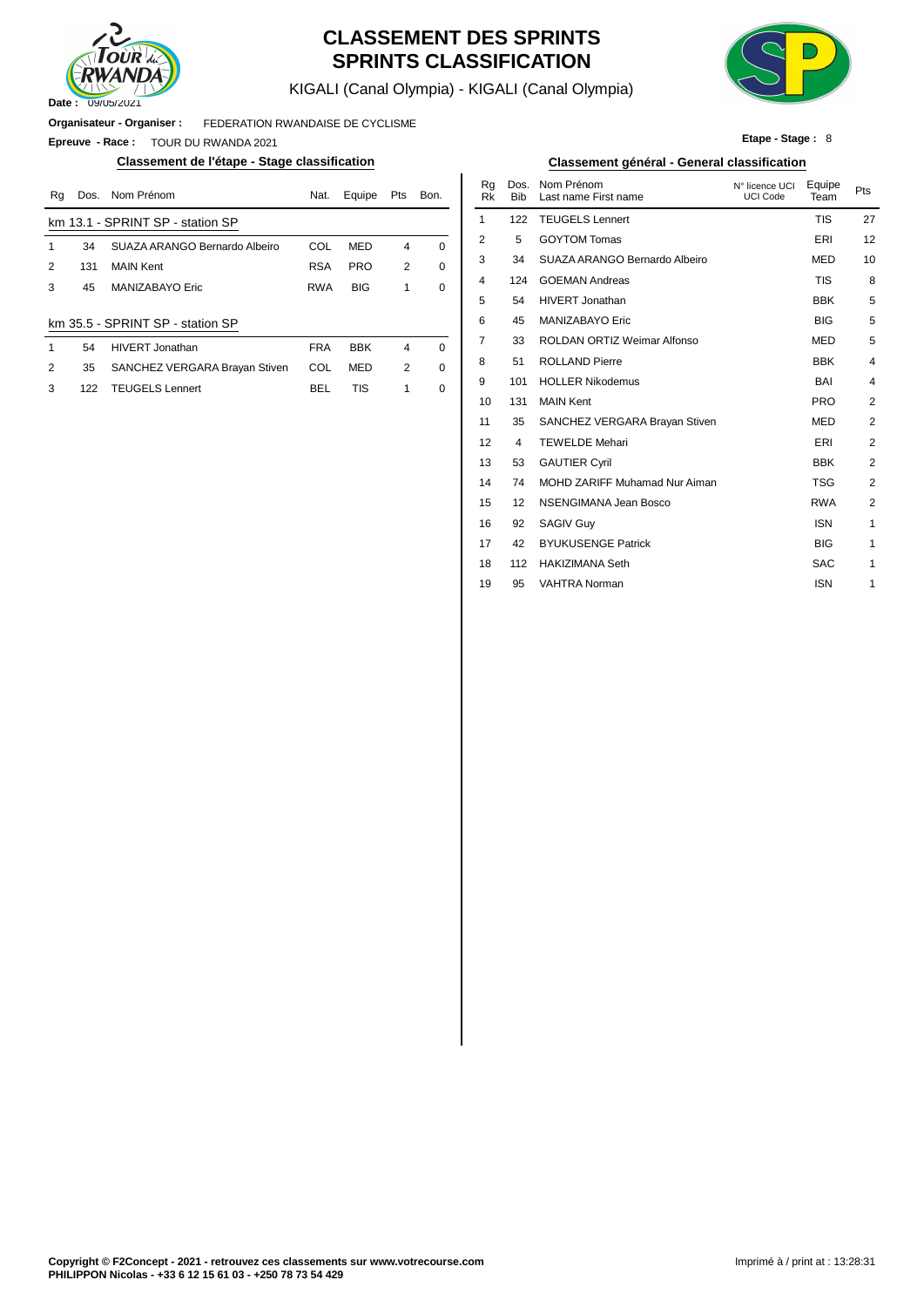

#### KIGALI (Canal Olympia) - KIGALI (Canal Olympia) **CLASSEMENT GENERAL DES JEUNES BEST YOUNG GENERAL CLASSIFICATION**



#### **Etape - Stage :** 8

**Distance :** 913.3 km

1/1

**Organisateur - Organiser :** FEDERATION RWANDAISE DE CYCLISME

**Epreuve - Race :** TOUR DU RWANDA 2021

|              |                    | <b>Epreuve - Race :</b> TOOR DU RWANDA 2021 |                                    |             |               |              |
|--------------|--------------------|---------------------------------------------|------------------------------------|-------------|---------------|--------------|
| Rang<br>Rank | Dos.<br><b>Bib</b> | <b>NOM Prénom</b><br>Last name First Name   | Equipe<br>Team                     | UCI ID      | Temps<br>Time | Ecart<br>Gap |
| 1            | 52                 | <b>BOILEAU Alan</b>                         | <b>B&amp;B HOTELS P/B KTM</b>      | 10015837454 | 22h50'42"     |              |
| 2            | 2                  | <b>ZERAI Nahom</b>                          | <b>ERITREA</b>                     | 10096260154 | 22h51'28"     | 46"          |
| 3            | 104                | <b>BERGSTRÖM FRISK Erik</b>                 | <b>BIKE AID</b>                    | 10011048684 | 22h54'23"     | 03'41"       |
| 4            | 64                 | UMBA LOPEZ Abner Santiago                   | ANDRONI GIOCATTOLI - SIDERMEC      | 10062390178 | 22h54'43"     | 04'01"       |
| 5            | 4                  | <b>TEWELDE Mehari</b>                       | <b>ERITREA</b>                     | 10063822546 | 23h00'51"     | 10'09"       |
| 6            | 15                 | <b>MUHOZA Eric</b>                          | <b>RWANDA</b>                      | 10063772531 | 23h03'42"     | 13'00"       |
| 7            | 23                 | <b>FERRON Valentin</b>                      | <b>TOTAL DIRECT ENERGIE</b>        | 10015466329 | 23h05'16"     | 14'34"       |
| 8            | 102                | <b>KAGIMU Charles</b>                       | <b>BIKE AID</b>                    | 10064580156 | 23h05'55"     | 15'13"       |
| 9            | 124                | <b>GOEMAN Andreas</b>                       | <b>TARTELETTO - ISOREX</b>         | 10010946129 | 23h06'24"     | 15'42"       |
| 10           | 134                | <b>ORMISTON Callum</b>                      | <b>PROTOUCH</b>                    | 10062357442 | 23h06'35"     | 15'53"       |
| 11           | 103                | <b>KIPKEMBOI Salim</b>                      | <b>BIKE AID</b>                    | 10054296439 | 23h09'35"     | 18'53"       |
| 12           | 111                | <b>HABIMANA Jean Eric</b>                   | <b>SKOL ADRIEN CYCLING ACADEMY</b> | 10056181370 | 23h14'42"     | 24'00"       |
| 13           | 3                  | <b>WELDEMICAEL Sela</b>                     | <b>ERITREA</b>                     | 10096257427 | 23h14'43"     | 24'01"       |
| 14           | 113                | NSENGIYUMVA Shem                            | SKOL ADRIEN CYCLING ACADEMY        | 10096183059 | 23h18'37"     | 27'55"       |
| 15           | 13                 | <b>GAHEMBA Barnabe</b>                      | <b>RWANDA</b>                      | 10063735751 | 23h22'36"     | 31'54"       |
| 16           | 93                 | <b>GOLDSTEIN Edo</b>                        | <b>ISRAEL START-UP NATION</b>      | 10062005818 | 23h25'40"     | 34'58"       |
| 17           | 115                | NSABIMANA Jean Baptiste                     | SKOL ADRIEN CYCLING ACADEMY        | 10083039458 | 23h31'54"     | 41'12"       |
| 18           | 5                  | <b>GOYTOM Tomas</b>                         | <b>ERITREA</b>                     | 10076589968 | 23h38'07"     | 47'25"       |
| 19           | 94                 | <b>LAHAV Omer</b>                           | <b>ISRAEL START-UP NATION</b>      | 10063397766 | 23h40'01"     | 49'19"       |
| 20           | 135                | <b>NIGRINI Andries</b>                      | <b>PROTOUCH</b>                    | 10017685104 | 23h48'51"     | 58'09"       |
| 21           | 85                 | <b>NEHARI Mohamed Amine</b>                 | <b>ALGERIE</b>                     | 10064460120 | 24h01'31"     | 01h10'49"    |
|              |                    |                                             |                                    |             |               |              |

Imprimé à / print at : 13:25:15**Copyright © F2Concept - 2021 - retrouvez ces classements sur www.votrecourse.com PHILIPPON Nicolas - +33 6 12 15 61 03 - +250 78 73 54 429** VISIT<br>RWANDA cogebonque MINISPORTS **LUCI** UCI PRIME **O**, KwandAir rea

 $M_{\rm{max}}$ 

漂

G-SKIN

CANAL+

 $\circledast$ 

**BRBAIL**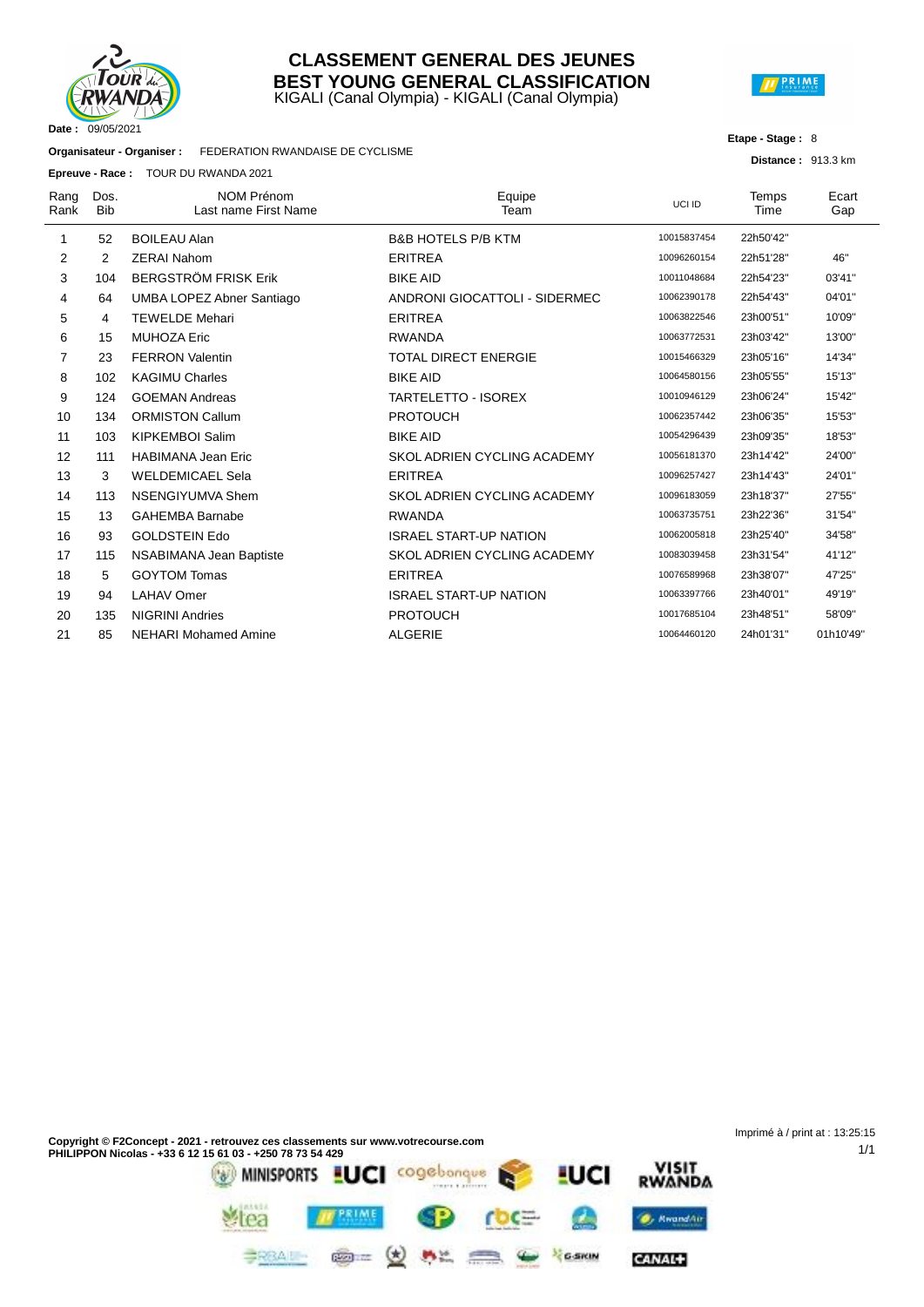



# **FINAL CLASSIFICATION OF THE BEST AFRICAN RIDERS STAGE 8**

| <b>RANK</b>    | BIB | <b>LAST NAME / First Name</b>  | <b>TEAM</b>                        | UCI ID      | <b>TIME</b>         | <b>GAP</b> |
|----------------|-----|--------------------------------|------------------------------------|-------------|---------------------|------------|
| 1              | 2   | <b>ZERAI Nahom</b>             | <b>ERITREA</b>                     | 10096260154 | 22h51'28"           |            |
| $\mathbf{2}$   | 131 | <b>MAIN Kent</b>               | <b>PROTOUCH</b>                    | 10013718511 | 22h52'35"           | 01'07"     |
| 3              | 4   | <b>TEWELDE Mehari</b>          | <b>ERITREA</b>                     | 10063822546 | 23h00'51"           | 09'23"     |
| 4              | 81  | <b>LAGAB Azzedine</b>          | <b>ALGERIE</b>                     | 10006392381 | 23h02'38"           | 11'10"     |
| 5              | 15  | <b>MUHOZA Eric</b>             | <b>RWANDA</b>                      | 10063772531 | 23h03'42"           | 12'14"     |
| 6              | 45  | <b>MANIZABAYO Eric</b>         | <b>BENEDICTION IGNITE</b>          | 10063734741 | 23h05'43"           | 14'15"     |
| $\overline{7}$ | 102 | <b>KAGIMU Charles</b>          | <b>BIKE AID</b>                    | 10064580156 | 23h05'55"           | 14'27"     |
| 8              | 134 | <b>ORMISTON Callum</b>         | <b>PROTOUCH</b>                    | 10062357442 | 23h06'35"           | 15'07"     |
| 9              | 71  | <b>EYOB Metkel</b>             | TERENGGANU CYCLING TEAM            | 10009351790 | 23h07'49"           | 16'21"     |
| 10             | 103 | <b>KIPKEMBOI Salim</b>         | <b>BIKE AID</b>                    | 10054296439 | 23h09'35"           | 18'07"     |
| 11             | 12  | <b>NSENGIMANA Jean Bosco</b>   | <b>RWANDA</b>                      | 10009060992 | 23h13'25"           | 21'57"     |
| 12             | 111 | <b>HABIMANA Jean Eric</b>      | <b>SKOL ADRIEN CYCLING ACADEMY</b> | 10056181370 | 23h14'42"           | 23'14"     |
| 13             | 3   | <b>WELDEMICAEL Sela</b>        | <b>ERITREA</b>                     | 10096257427 | 23h14'43"           | 23'15"     |
| 14             | 11  | <b>MUGISHA Samuel</b>          | <b>RWANDA</b>                      | 10009979967 | 23h15'50"           | 24'22"     |
| 15             | 113 | <b>NSENGIYUMVA Shem</b>        | SKOL ADRIEN CYCLING ACADEMY        | 10096183059 | 23h18'37"           | 27'09"     |
| 16             | 13  | <b>GAHEMBA Barnabe</b>         | <b>RWANDA</b>                      | 10063735751 | 23h22'36"           | 31'08"     |
| 17             | 42  | <b>BYUKUSENGE Patrick</b>      | <b>BENEDICTION IGNITE</b>          | 10009213162 | 23h27'21"           | 35'53"     |
| 18             | 112 | <b>HAKIZIMANA Seth</b>         | <b>SKOL ADRIEN CYCLING ACADEMY</b> | 10083469086 | 23h28'46"           | 37'18"     |
| 19             | 115 | <b>NSABIMANA Jean Baptiste</b> | <b>SKOL ADRIEN CYCLING ACADEMY</b> | 10083039458 | 23h31'54"           | 40'26"     |
| 20             | 114 | <b>DUKUZUMUREMYI-</b>          | <b>SKOL ADRIEN CYCLING ACADEMY</b> | 10015589193 | 23h34'51"           | 43'23"     |
| 21             | 5   | <b>GOYTOM Tomas</b>            | <b>ERITREA</b>                     | 10076589968 | 23h38'07"           | 46'39"     |
| 22             | 44  | <b>UWIDUHAYE -</b>             | <b>BENEDICTION IGNITE</b>          | 10065428605 | 23h40'24"           | 48'56"     |
| 23             | 135 | <b>NIGRINI Andries</b>         | <b>PROTOUCH</b>                    | 10017685104 | 23h48'51"           | 57'23"     |
| 24             | 85  | <b>NEHARI Mohamed Amine</b>    | <b>ALGERIE</b>                     | 10064460120 | 24h01'31" 01h10'03" |            |
| 25             | 132 | <b>BENEKE Calvin</b>           | <b>PROTOUCH</b>                    | 10007985003 | 24h04'28" 01h13'00" |            |

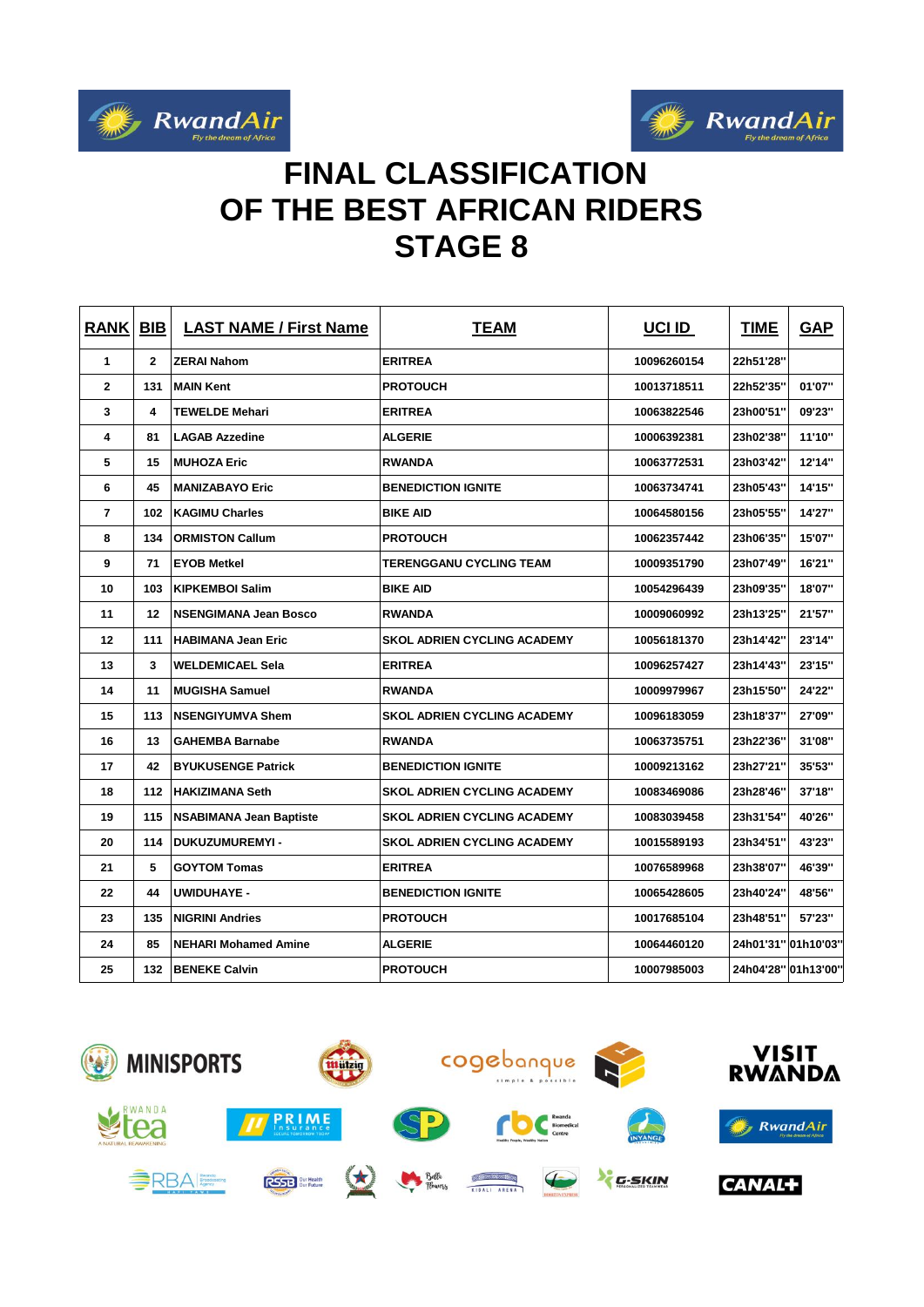

## **CLASSEMENT PAR EQUIPE - TEAM CLASSIFICATION**

KIGALI (Canal Olympia) - KIGALI (Canal Olympia)

l,



**Etape - Stage :** 8

**Date :** 09/05/2021

 $\overline{a}$ 

**Organisateur - Organiser :** FEDERATION RWANDAISE DE CYCLISME

**Epreuve - Race :** TOUR DU RWANDA 2021

#### **Classement de l'étape - Stage classification Classement général - Général classification**

| Rq<br>Rk | Equipe<br>Team                                                    | Temps<br>Time | Ecart<br>Gap |
|----------|-------------------------------------------------------------------|---------------|--------------|
| 1        | <b>B&amp;B HOTELS P/B KTM</b>                                     | 06h17'25"     |              |
| 2        | $52 - 55 - 51$<br><b>TOTAL DIRECT ENERGIE</b><br>$25 - 21 - 24$   | 06h17'35"     | 10"          |
| 3        | <b>BIKE AID</b><br>$102 - 104 - 105$                              | 06h18'24"     | 59"          |
| 4        | <b>TEAM MEDELLIN - EPM</b>                                        | 06h19'44"     | 02'19''      |
| 5        | $31 - 32 - 35$<br>TARTELETTO - ISOREX                             | 06h20'53"     | 03'28"       |
| 6        | 121 - 124 - 122<br>WILDLIFE GENERATION PRO CYCLING                | 06h21'16"     | 03'51"       |
| 7        | 145 - 142 - 141<br><b>ERITREA</b>                                 | 06h25'22"     | 07'57''      |
| 8        | $2 - 4 - 3$<br><b>ISRAEL START-UP NATION</b>                      | 06h25'30"     | 08'05"       |
| 9        | $91 - 92 - 95$<br><b>BENEDICTION IGNITE</b>                       | 06h26'39"     | 09'14"       |
| 10       | $42 - 45 - 44$<br>ANDRONI GIOCATTOLI - SIDERMEC                   | 06h31'20"     | 13'55"       |
| 11       | $61 - 64 - 62$<br>RWANDA                                          | 06h38'22"     | 20'57"       |
| 12       | $15 - 12 - 11$<br><b>PROTOUCH</b>                                 | 06h43'43"     | 26'18"       |
| 13       | 131 - 134 - 135<br>SKOL ADRIEN CYCLING ACADEMY                    | 06h47'46"     | 30'21"       |
| 14       | 111 - 113 - 114<br><b>TERENGGANU CYCLING TEAM</b><br>75 - 71 - 74 | 06h48'35"     | 31'10''      |

| Classement général - Général classification |  |  |
|---------------------------------------------|--|--|
|---------------------------------------------|--|--|

| Rq<br>Rk | Equipe<br>Team                  | Temps<br><b>Time</b> | Ecart<br>Gap |
|----------|---------------------------------|----------------------|--------------|
| 1        | <b>B&amp;B HOTFLS P/B KTM</b>   | 68h28'58"            |              |
| 2        | <b>TOTAL DIRECT ENERGIE</b>     | 68h33'03"            | 04'05"       |
| 3        | TFAM MFDFI I IN - FPM           | 68h42'02"            | 13'04"       |
| 4        | <b>BIKE AID</b>                 | 68h51'23"            | 22'25"       |
| 5        | <b>TARTELETTO - ISOREX</b>      | 68h54'13"            | 25'15"       |
| 6        | ANDRONI GIOCATTOLI - SIDERMEC   | 68h56'11"            | 27'13"       |
| 7        | <b>FRITRFA</b>                  | 69h05'00"            | 36'02"       |
| 8        | WILDLIFF GENERATION PRO CYCLING | 69h18'37"            | 49'39"       |
| 9        | <b>RWANDA</b>                   | 69h23'11"            | 54'13"       |
| 10       | ISRAFI START-UP NATION          | 69h24'42"            | 55'44"       |
| 11       | TERENGGANU CYCLING TEAM         | 69h26'00"            | 57'02"       |
| 12       | <b>PROTOUCH</b>                 | 69h28'25"            | 59'27"       |
| 13       | SKOL ADRIEN CYCLING ACADEMY     | 69h54'06"            | 01h25'08"    |
| 14       | <b>BENEDICTION IGNITE</b>       | 69h59'32"            | 01h30'34"    |
|          |                                 |                      |              |